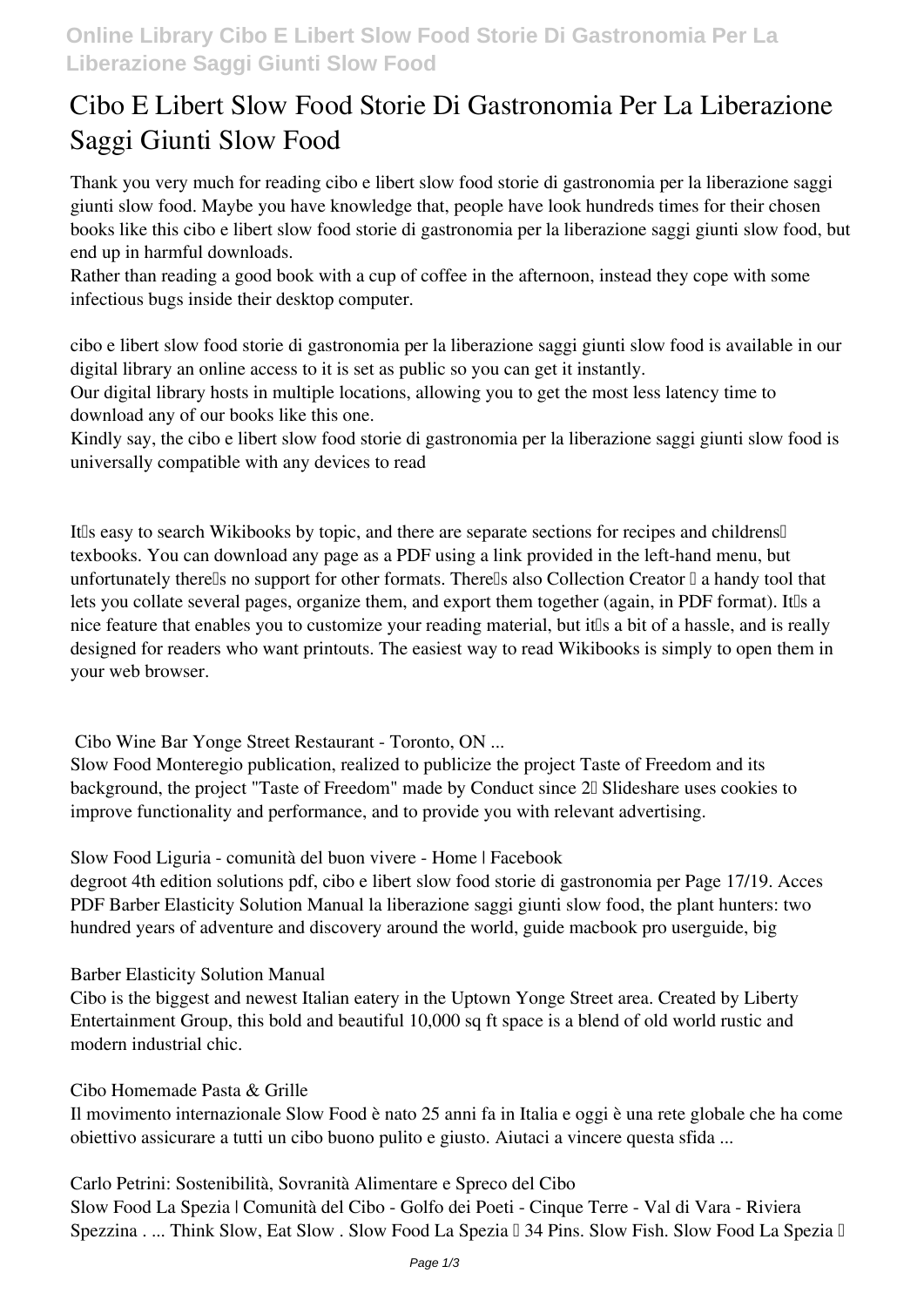# **Online Library Cibo E Libert Slow Food Storie Di Gastronomia Per La Liberazione Saggi Giunti Slow Food**

### 30 Pins. Corsi di Cucina. Slow Food La Spezia • 16 Pins. I Consigli dei Personal Shopper.

### **"Da Gusto è Libertà a Taste of Freedom"**

The idea for Cibo Homemade Pasta & Grill began 5000 miles away in the town of Montecalvo Irpino Italy where Tony Suglia was born & the family spends their family summer vacations. Cibo owned and operated by Tony and Denise Suglia with help from their 5 daughters; Rossella, Oriana, Gabriella, Talia, & Antonella opened in February 2010.

## **Slow Food Lazio - CIBO AGRICOLTURA E TERRENI DI... | Facebook** carlo petrini cibo e libertÀ slow food: storie di gastronomia per la liberazione ggiunti slow food editore

**Slow Food Nord Milano: CONTATTI**

Slow Food Valle Olona, Olgiate Olona. 418 likes · 2 talking about this · 1 was here. Siamo un gruppo di giovani che difende il cibo vero e la biodiversità. Lavoriamo per coinvolgere tutti voi e...

**Cibo Wine Bar, Toronto - 2472 Yonge St, Old Toronto - Menu ...**

Quattro capitoli che raccontano Slow Food, Terra Madre e le comunità contadine situate in tutto il mondo parlando di diritto al cibo, diritto all'acqua e salvaguardia della biodiversità. LE RECENSIONI DELLA STAMPA. Luca Ubaldeschi - La Stampa Petrini, la sfida dell'africa "Obiettivo fame zero" Leggi. Redazione - Ansa

**A Preview of Carlo Petrini's Latest Book: Cibo e libertà ...**

I am really impressed with the Slow Food Movement after this book. I decided to read this book because of my Italian class where it was mentioned the slow movement by Carlo Petrini. The adventures of Carlo touches me deeply when he goes to other countries, including mine (Mexico). Food and Freedom is a book that any person that loves food ...

**Cibo e libertà di Carlo Petrini**

CIBO AGRICOLTURA E TERRENI DI INTEGRAZIONE Via aspettiamo.... Sabato 18 Maggio 2019 Ore 17,00 a Roma Tenuta La Mistica c/o Agricola Capodarco Il... Jump to. Sections of this page. Accessibility Help. Press alt + / to open this menu. ... Slow Food Marche.

**Food and Freedom by Carlo Petrini - Goodreads**

Uptown Yonge St.'s Cibo Wine Bar...BIG BOLD & life is BEAUTIFUL. Cibo is the biggest and newest Italian eatery in the Uptown Yonge Street area. Created by Liberty Entertainment Group, this bold and beautiful 10,000 sq ft space is a blend of old world rustic and modern industrial chic.

**Slow Food Bari - Settimana "Cibo e Salute" alla Fiera del Levante 2017**

Uno dei progetti più interessanti del Mercatino del Gusto è sviluppato attorno a II Presìdi e le comunità del cibo". I Presìdi sostengono le piccole produzioni eccellenti che rischiano di scomparire, valorizzano territori, recuperano mestieri e tecniche di lavorazione tradizionali, salvano dall'estinzione razze autoctone e antiche, varietà di ortaggi e frutta.

**Slow Food: Cibo Buono, Pulito e Giusto per Tutti**

Slow Food Nord Milano - Condotta nr.400 c/o Cooperativa Agricola VIA Mariani 11 20092 Cinisello Balsamo - MILANO Ci riuniamo ogni secon...

**Slow Food La Spezia (slowfoodsp) on Pinterest**

1 COS' È FOOD FOR CHANGE Food for Change è la campagna internazionale di sensibilizzazione sul rapporto tra cibo e cambiamento climatico che Slow Food lancia a Torino in occasione della XII